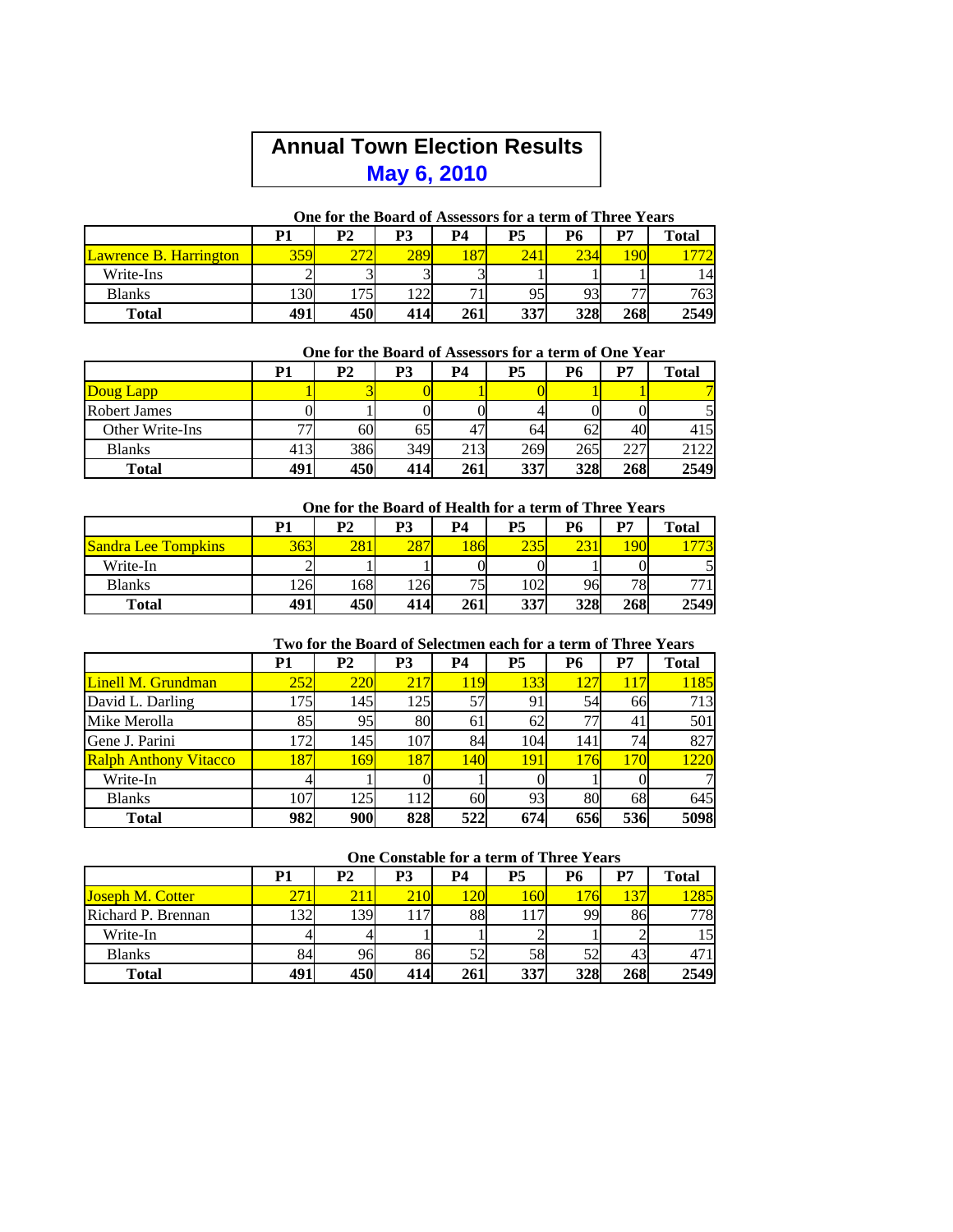|                               | P1  | P <sub>2</sub> | P3  | P4  | P5  | Р6  | P7  | <b>Total</b> |
|-------------------------------|-----|----------------|-----|-----|-----|-----|-----|--------------|
| <b>Robert F. Simmons, Jr.</b> | 330 | 246            | 244 | 175 | 207 | 86  |     | 1567         |
| Write-In                      |     |                |     |     |     |     |     | 30           |
| <b>Blanks</b>                 | 155 | 198            | 162 | 85  | 129 | 138 | 85  | 952          |
| <b>Total</b>                  | 491 | 450            | 414 | 261 | 337 | 328 | 268 | 2549         |
|                               |     |                |     |     |     |     |     |              |

**One Member of the Sandwich Housing Authority for a term of Five** 

#### **One Member of the Sandwich Housing Authority for a term of**

|                         | P1     | P <sub>2</sub> | P3     | P4    | P5  | P6  | D7               | <b>Total</b>     |
|-------------------------|--------|----------------|--------|-------|-----|-----|------------------|------------------|
| <b>Peter Beauchemin</b> | 356    | 269            | 285    | $-11$ | ററി | nn  | 189 <sup>1</sup> | $\sqrt{2}$<br>∠∠ |
| Write-In                | $\sim$ |                |        |       |     |     |                  |                  |
| <b>Blanks</b>           | 133    | 181            | $\sim$ | 90    | 109 | 104 | 78               | 822              |
| <b>Total</b>            | 491    | 450            | 414    | 261   | 337 | 328 | 268              | 2549             |

#### **One Trustee to the Weston Memorial Fund for a term of Three**

|                            | <b>P1</b> | P <sub>2</sub>     | P3  | P4  | P5           | P <sub>6</sub> | D7              | Total |
|----------------------------|-----------|--------------------|-----|-----|--------------|----------------|-----------------|-------|
| <b>Charles E. Scribner</b> | 349       | $\sqrt{2}$<br>21 I | 280 | 76  | רממ<br>ل کاک | 228            | $\overline{O}2$ | 709   |
| Write-In                   |           |                    | 0   |     |              |                |                 |       |
| <b>Blanks</b>              | 142       | 180                | 134 | 85  | 1141         | 100            | 84              | 839   |
| <b>Total</b>               | 491       | 450                | 414 | 261 | 337          | 328            | 268             | 2549  |

#### **Two Planning Board Members each for a term of Three Years**

|                              | P1         | P <sub>2</sub> | P3  | P4   | P5  | Р6  | P7  | <b>Total</b> |
|------------------------------|------------|----------------|-----|------|-----|-----|-----|--------------|
| Richard A. Claytor, Jr.      | <b>301</b> | 223            | 238 | 139  | 183 | 193 | 150 | 1427         |
| <b>Nanette Block Perkins</b> | 275        | 228            | 216 | 167' | 201 |     | 143 | 4417         |
| Write-In                     |            |                |     |      |     |     |     |              |
| <b>Blanks</b>                | 405        | 447            | 373 | 215  | 291 | 272 | 238 | 2241         |
| <b>Total</b>                 | 982        | <b>900</b>     | 828 | 521  | 675 | 656 | 536 | 5098         |

#### **Two Planning Board Members each for a term of Two Years**

|                     | P1  | P <sub>2</sub> | P3  | P4  | P5  | Р6  | P7  | <b>Total</b> |
|---------------------|-----|----------------|-----|-----|-----|-----|-----|--------------|
| Sarah M. Regan      | 328 | 252            | 272 | 185 | 224 | 232 | 182 | 1675         |
| <b>Joseph Vaudo</b> |     |                |     |     |     |     |     | 24           |
| Other Write-Ins     |     |                |     |     |     |     |     | 24           |
| <b>Blanks</b>       | 644 | 644            | 549 | 331 | 449 | 414 | 344 | 3375         |
| Total               | 982 | 900            | 828 | 522 | 674 | 656 | 536 | 5098         |

#### **Two School Committee Members each for a term of Three Years**

|                        | Р1         | <b>P2</b> | P3         | <b>P4</b> | <b>P5</b> | <b>P6</b>  | P7  | <b>Total</b>   |
|------------------------|------------|-----------|------------|-----------|-----------|------------|-----|----------------|
| Sandra Aleta Barton    | 155I       | 122       | 109        | 49        | 76        | 75         | 59  | 645            |
| Nancy A. Crossman      | 277        | 258       | 254        | 163       | 188       | <b>210</b> | 123 | 1473           |
| <b>Bob Guerin</b>      | 142        | 141       | 136        | 78        | 100       | 66         | 82  | 745            |
| <b>Marie A. Kangas</b> | 149        | 147       | 136        | 95        | 129       | 150        | 83  | 889            |
| Brad H. Steele         | 1221       |           | 92         | 75        | 100       | 76         | 120 | 658            |
| Write-In               |            |           |            |           |           |            |     | $\overline{c}$ |
| <b>Blanks</b>          | 140        | 159       | <b>101</b> | 66        | 81        | 79         | 60  | 686            |
| <b>Total</b>           | <b>986</b> | 900       | 828        | 527       | 674       | 656        | 527 | 5098           |